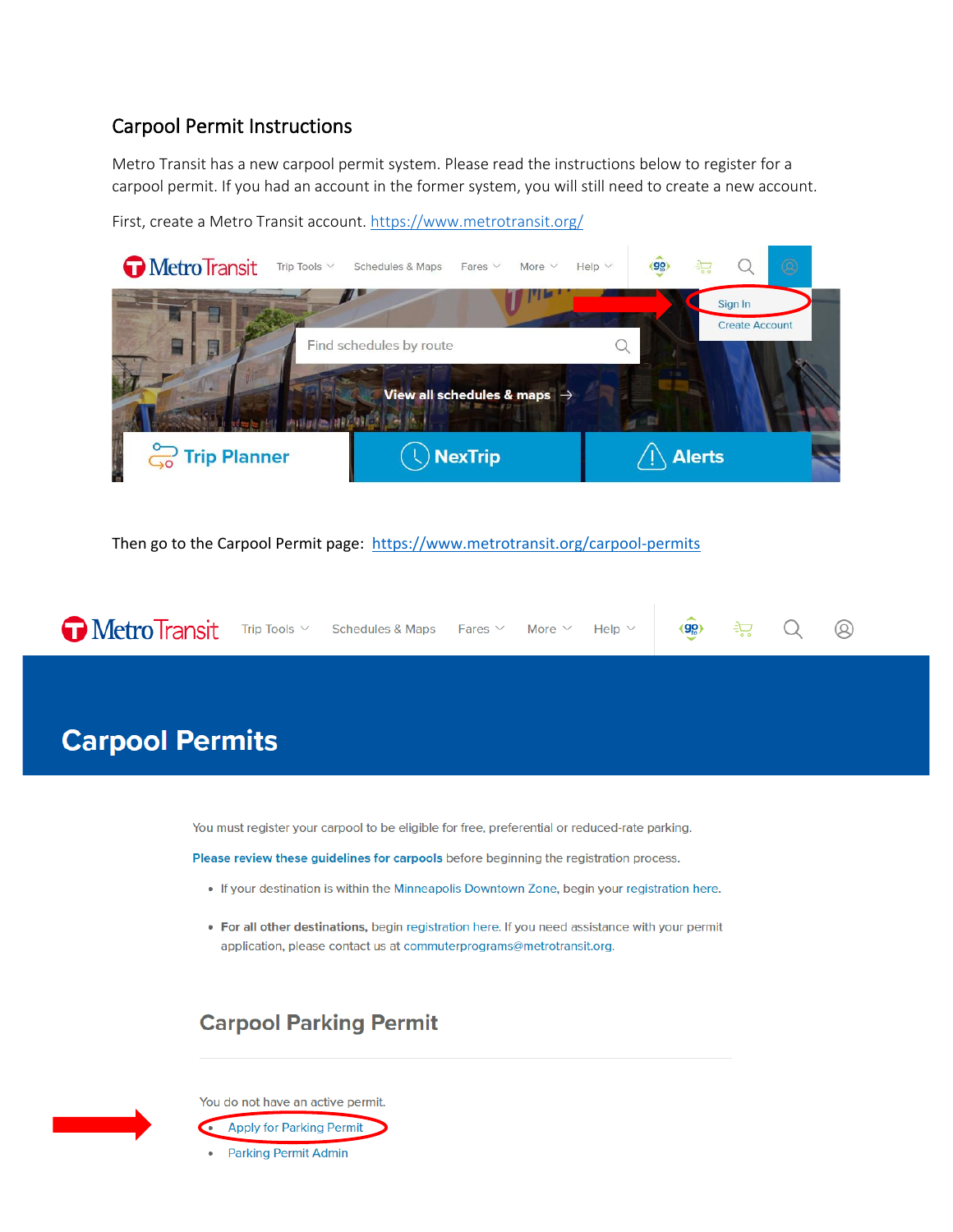Fill in the following information: parking facility, name and address, employer/school, how many days per week, any comments about your carpool, etc.

| MetroTransit                                      | Trip Tools $\vee$<br><b>Schedules &amp; Maps</b><br>Fares $\vee$                                                                     | (90)<br>Ω,<br>Help $\vee$<br>ਾਂ⊡<br>More $\vee$                        |
|---------------------------------------------------|--------------------------------------------------------------------------------------------------------------------------------------|------------------------------------------------------------------------|
| $*$ = Required Field                              | <b>Carpool Parking Permit</b>                                                                                                        |                                                                        |
| <b>Parking Facility •</b>                         | <b>Anoka Ramsey Community College</b><br>$\check{~}$                                                                                 |                                                                        |
| <b>Your Information</b>                           |                                                                                                                                      | <b>Home Address</b>                                                    |
| First Name •<br>Last Name *                       | Meghan<br><b>Mathson</b>                                                                                                             | <b>Street Address</b><br>Street 1 ·<br>Street 2<br>Apt/Suite/Unit/Bldg |
| Phone Number *                                    | 763<br>324-3201<br>99999<br>Ext                                                                                                      | City<br>$City *$                                                       |
| (Example:<br>612 555-1212                         |                                                                                                                                      | <b>State</b><br>$\odot$ MN $\odot$ WI                                  |
| Ext 123)<br>Email Address •                       | meghan.mathson@co.anoka.mn.us<br><b>Edit email address</b>                                                                           | Zip<br>Zip Code *                                                      |
| <b>Your Employer</b><br>Employer *<br>1. Comments | Anoka Ramsey Community College (11200 Mississippi Blvd NW, Coon Rapids, MN 55433)                                                    |                                                                        |
|                                                   | 2. Please enter your Student ID Number. If you are not a student, write Faculty or Staff.                                            |                                                                        |
| <b>Carpooler Invite</b>                           | If you have entered another carpooler's information below, make sure you have clicked on "Invite" before submitting your application |                                                                        |
|                                                   | <b>First Name</b><br><b>Last Name</b>                                                                                                | <b>Invitation Email</b><br><b>Confirmed?</b><br><b>Action</b>          |
|                                                   |                                                                                                                                      | [Invite]                                                               |
|                                                   | <b>Save as Draft</b><br><b>Submit</b>                                                                                                | <b>Cancel</b>                                                          |

Add the name and email of the person that you would like to invite to carpool with you. Click the *invite* link. Then Click the *Submit* button. \*Note: the individual that you are inviting does not have to have an account in the system before being invited. He/she will get an email with a link to create an account.